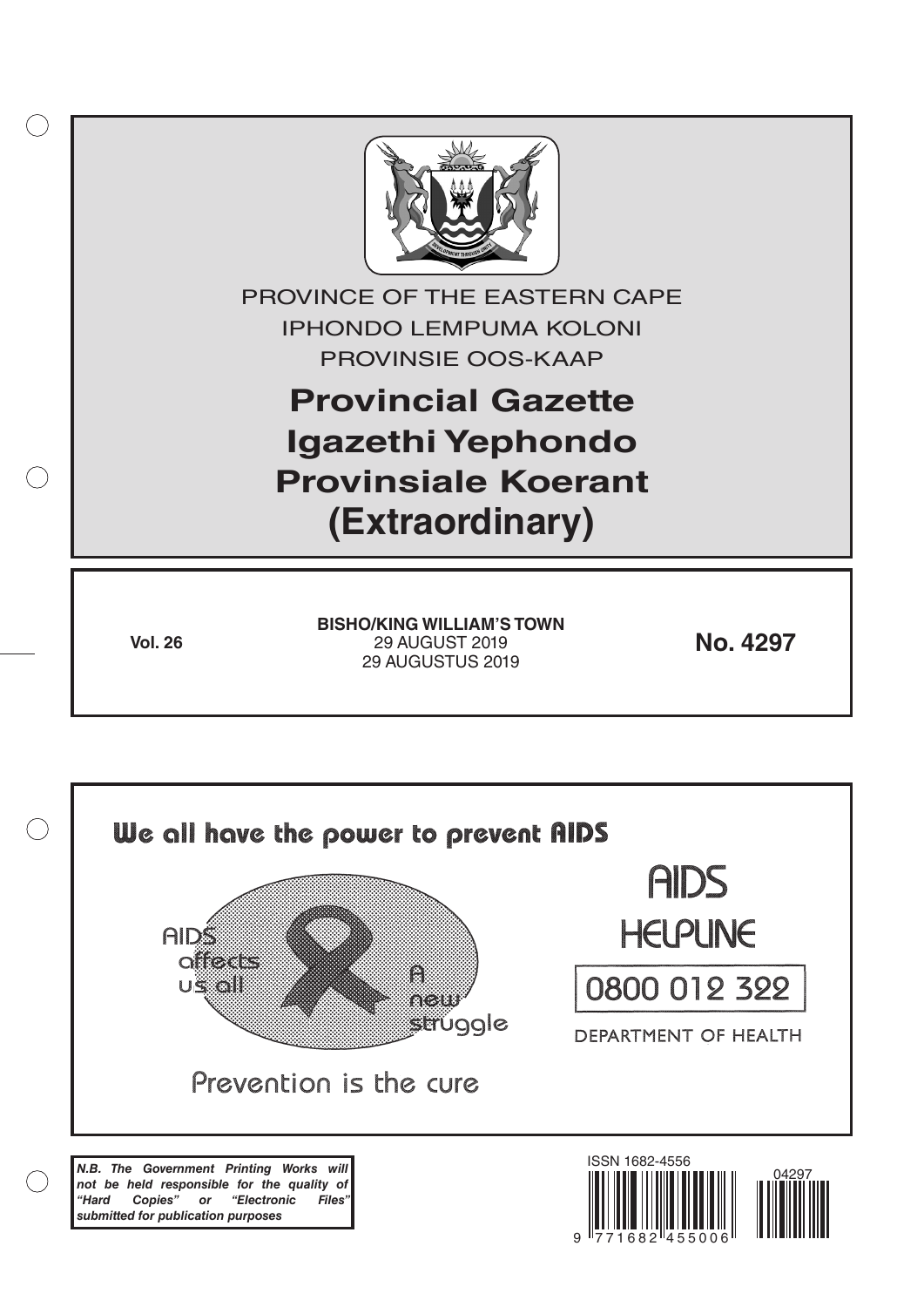*IMPORTANT NOTICE OF OFFICE RELOCATION*

# **GOVERNMENT PRINTING WORKS PUBLICATIONS SECTION**

Dear valued customer,

We would like to inform you that with effect from the 1<sup>st</sup> of November 2019, the Publications Section will be relocating to a new facility at the corner of **Sophie de Bruyn** and **Visagie Street**, **Pretoria**. The main telephone and facsimile numbers as well as the e-mail address for the Publications Section will remain unchanged.

Our New Address: **88 Visagie Street Pretoria 0001**

Should you encounter any difficulties in contacting us via our landlines during the relocation period, please contact:

Ms Maureen Toka Assistant Director: Publications Cell: 082 859 4910 Tel: 012 748-6066

We look forward to continue serving you at our new address, see map below for our new location.



This gazette is also available free online at **www.gpwonline.co.za**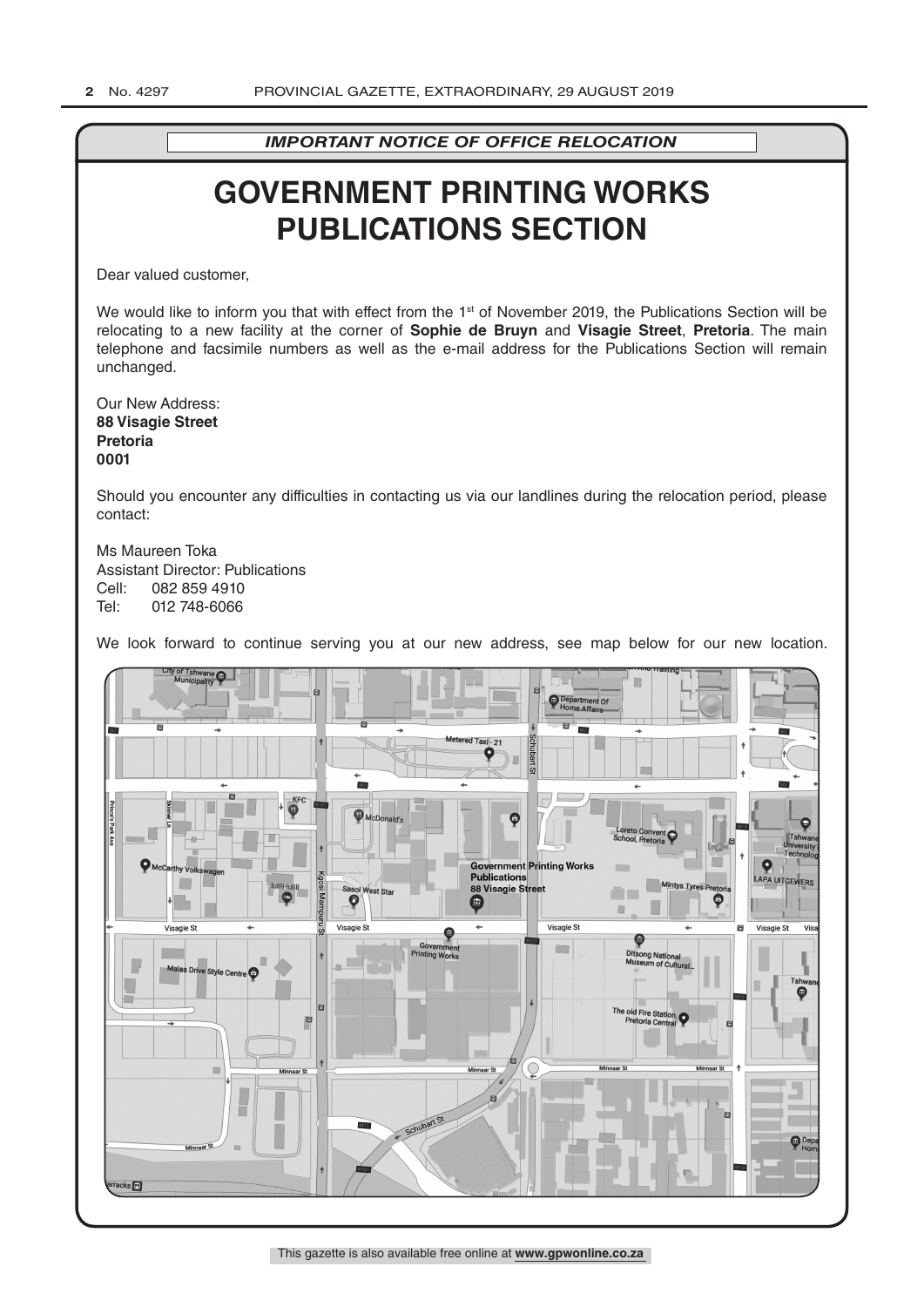# **IMPORTANT NOTICE:**

**The GovernmenT PrinTinG Works Will noT be held resPonsible for any errors ThaT miGhT occur due To The submission of incomPleTe / incorrecT / illeGible coPy.**

**no fuTure queries Will be handled in connecTion WiTh The above.**

## **CONTENTS**

|     |                                                                                                                                                                                                                          | Gazette | Page |
|-----|--------------------------------------------------------------------------------------------------------------------------------------------------------------------------------------------------------------------------|---------|------|
|     |                                                                                                                                                                                                                          | No.     | No.  |
|     | <b>PROVINCIAL NOTICES • PROVINSIALE KENNISGEWINGS</b>                                                                                                                                                                    |         |      |
| 244 | Local Government: Municipal Property Rates Act (6/2004): Erratum to Notice No. 178 of 2019, Gazette No:<br>4283: Elundini Local Municipality: Resolution levying property rates for the financial year 1 July 2019 to 30 |         |      |
|     | . lune 2020                                                                                                                                                                                                              | 4297    |      |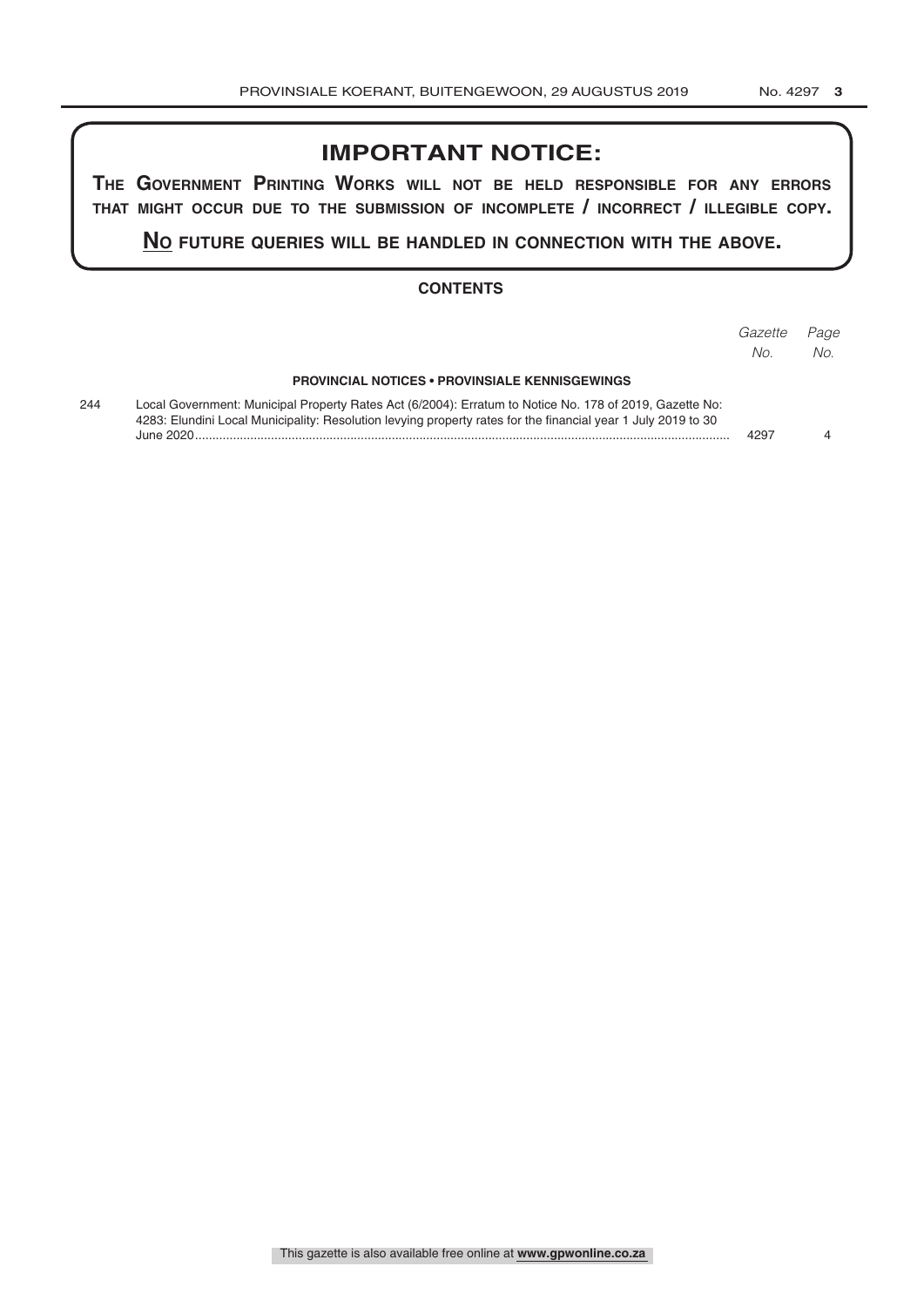## Provincial Notices • Provinsiale Kennisgewings

#### **PROVINCIAL NOTICE 244 OF 2019**

## **ERRATUM TO NOTICE NO.178 OF 2019.**

#### **GAZETTE NO: 4283**

**RESOLUTION ON LEVYING PROPERTY RATES IN TERMS OF SECTION 14 OF LOCAL GOVERNMENT: MUNICIPAL PROPERTY RATES, ACT 2004 (ACT NO.6 OF 2004)**

Notice no. 179 OF 2019 **Date: 21 August 2019** 

**MUNICIPAL NOTICE: CON/149/19**

#### **DATE OF RESOLUTION: 28 JUNE 2019**



 **ELUNDINI LOCAL MUNICIPALITY**

#### **RESOLUTION LEVYING PROPERTY RATES FOR THE FINANCIAL YEAR 1 JULY 2019 TO 30 JUNE 2020**

Notice is hereby given in terms of section 14(1) and (2) of Local Government: Municipal Property Rates Act, 2004; that the council resolved by way of council resolution number CON/149/19, dated 28 June 2019, to levy the rates on the property reflected in schedule below with the effect 1 July 2019.

| <b>ELUNDINI MUNICIPALITY</b><br>FINAL TARIFF BOOK FOR 2019 - 2020                                                                                                 |                      |  |  |
|-------------------------------------------------------------------------------------------------------------------------------------------------------------------|----------------------|--|--|
| <b>PROPERTY RATES</b>                                                                                                                                             | c/RAND               |  |  |
| Category                                                                                                                                                          | <b>Approved rate</b> |  |  |
| Residential property                                                                                                                                              | 0.007209723          |  |  |
| Vacant properties                                                                                                                                                 | 0.014419445          |  |  |
| Business & commercial properties                                                                                                                                  | 0.010815144          |  |  |
| Industrial                                                                                                                                                        | 0.014419445          |  |  |
| <b>Agricultural Land for Farming</b>                                                                                                                              | 0.001802711          |  |  |
| Agricultural land portions used for other purposes than agriculture - commercially,<br>hospitality of guests, purposes of ecotourism, trading or hunting of game. | 0.010815144          |  |  |
| Property with mining permit                                                                                                                                       | 0.014419445          |  |  |
| Property with mineral rights                                                                                                                                      | 0.014419445          |  |  |
| Government properties / state owned land                                                                                                                          | 0.014419445          |  |  |
| Public service infrastructure                                                                                                                                     | 0.001802711          |  |  |

NAME: Khaya Gashi MUNICIPAL MANAGER 1 Seller Street MACLEAR 5480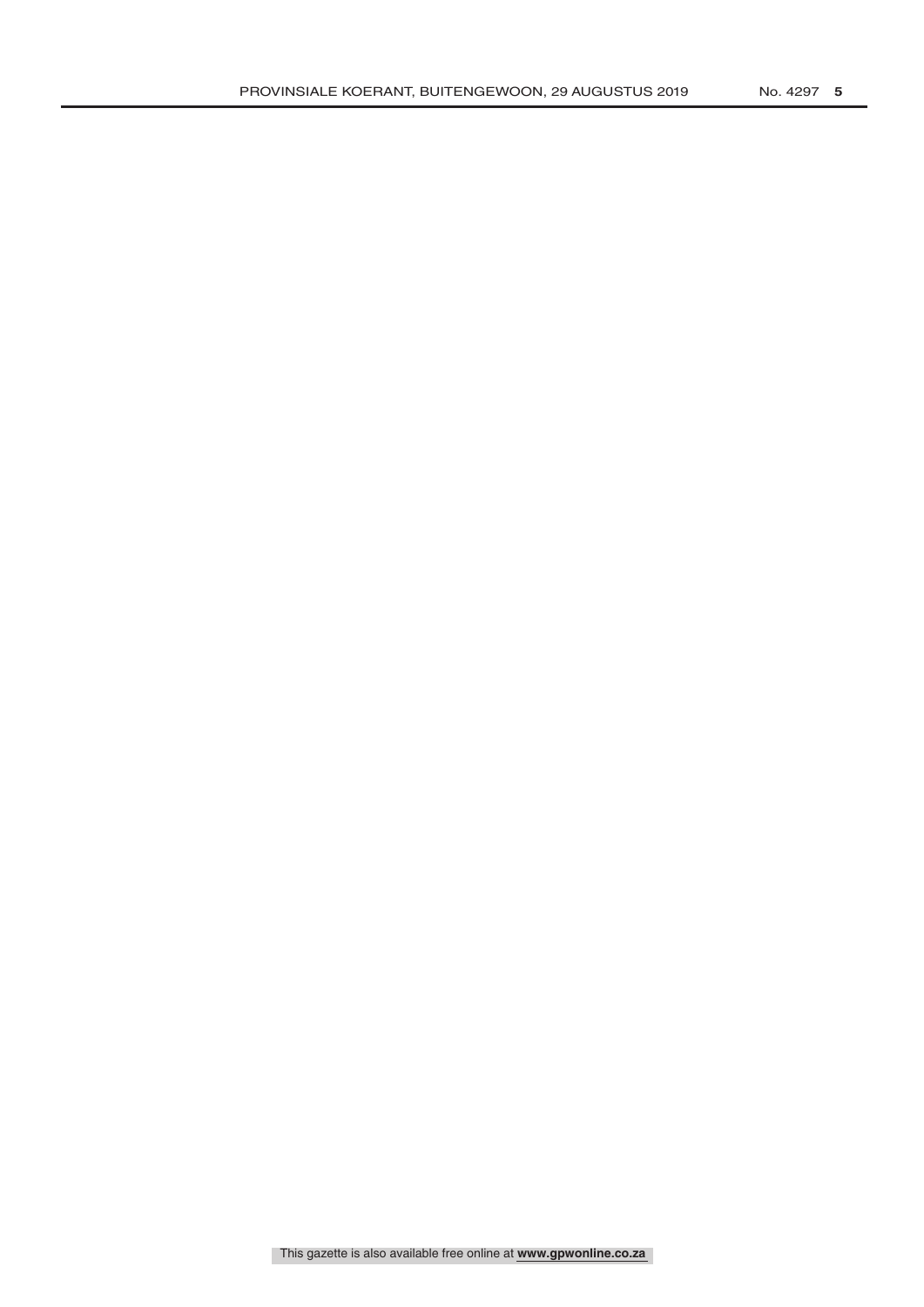This gazette is also available free online at **www.gpwonline.co.za**